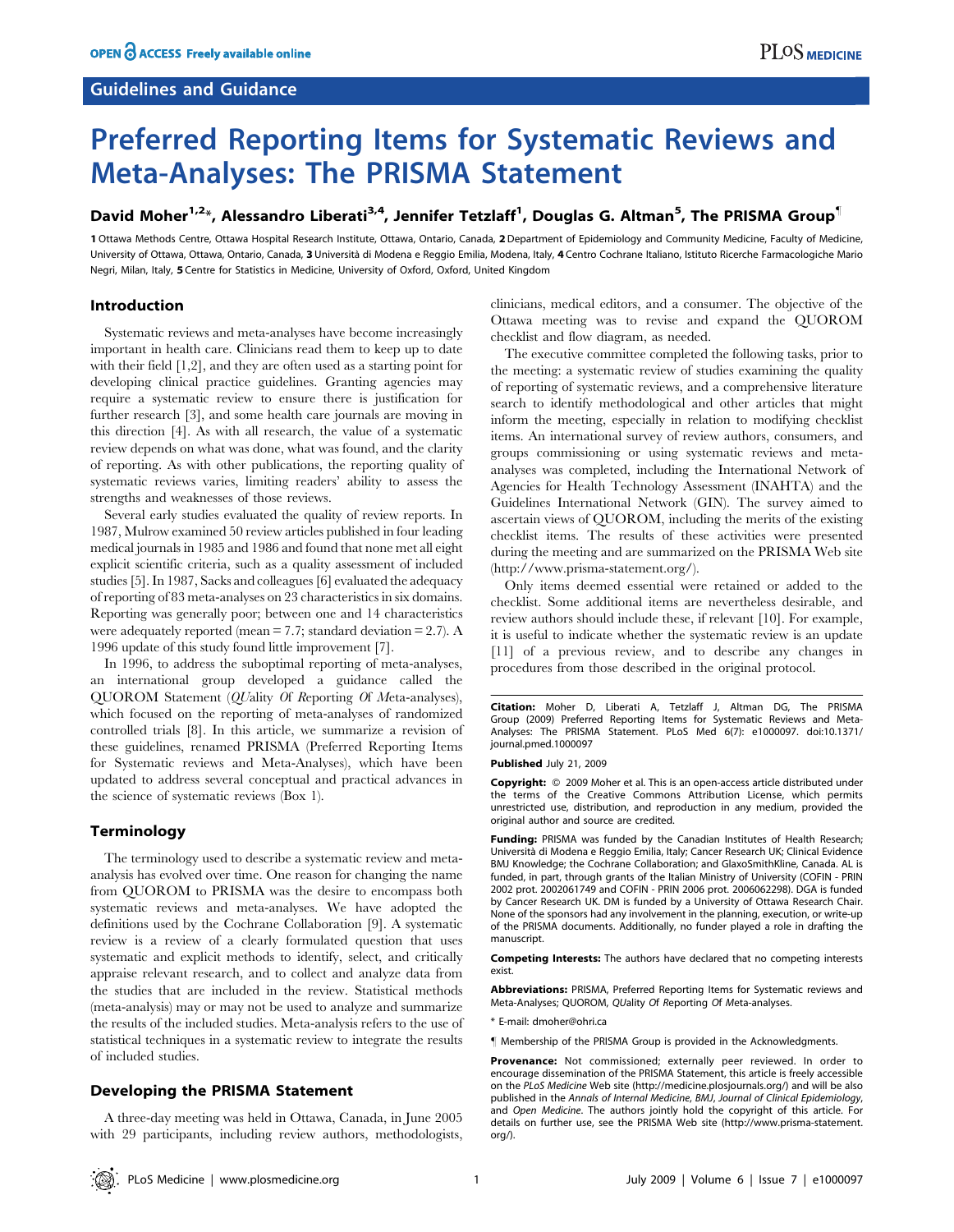#### Box 1: Conceptual Issues in the Evolution from QUOROM to PRISMA

Completing a Systematic Review Is an Iterative **Process** The conduct of a systematic review depends heavily on the scope and quality of included studies: thus systematic reviewers may need to modify their original review protocol during its conduct. Any systematic review reporting guideline should recommend that such changes can be reported and explained without suggesting that they are inappropriate. The PRISMA Statement (Items 5, 11, 16, and 23) acknowledges this iterative process. Aside from Cochrane reviews, all of which should have a protocol, only about 10% of systematic reviewers report working from a protocol [22]. Without a protocol that is publicly accessible, it is difficult to judge between appropriate and inappropriate modifications.

Conduct and Reporting Research Are Distinct **Concepts** This distinction is, however, less straightforward for systematic reviews than for assessments of the reporting of an individual study, because the reporting and conduct of systematic reviews are, by nature, closely intertwined. For example, the failure of a systematic review to report the assessment of the risk of bias in included studies may be seen as a marker of poor conduct, given the importance of this activity in the systematic review process [37].

Study-Level Versus Outcome-Level Assessment of Risk of Bias For studies included in a systematic review, a thorough assessment of the risk of bias requires both a ''study-level'' assessment (e.g., adequacy of allocation concealment) and, for some features, a newer approach called ''outcome-level'' assessment. An outcome-level assessment involves evaluating the reliability and validity of the data for each important outcome by determining the methods used to assess them in each individual study [38]. The quality of evidence may differ across outcomes, even within a study, such as between a primary efficacy outcome, which is likely to be very carefully and systematically measured, and the assessment of serious harms [39], which may rely on spontaneous reports by investigators. This information should be reported to allow an explicit assessment of the extent to which an estimate of effect is correct [38].

Importance of Reporting Biases Different types of reporting biases may hamper the conduct and interpretation of systematic reviews. Selective reporting of complete studies (e.g., publication bias) [28] as well as the more recently empirically demonstrated ''outcome reporting bias'' within individual studies [40,41] should be considered by authors when conducting a systematic review and reporting its results. Though the implications of these biases on the conduct and reporting of systematic reviews themselves are unclear, some previous research has identified that selective outcome reporting may occur also in the context of systematic reviews [42].

Shortly after the meeting a draft of the PRISMA checklist was circulated to the group, including those invited to the meeting but unable to attend. A disposition file was created containing comments and revisions from each respondent, and the checklist was subsequently revised 11 times. The group approved the checklist, flow diagram, and this summary paper.

Although no direct evidence was found to support retaining or adding some items, evidence from other domains was believed to be relevant. For example, Item 5 asks authors to provide registration information about the systematic review, including a registration number, if available. Although systematic review registration is not yet widely available [12,13], the participating journals of the International Committee of Medical Journal Editors (ICMJE) [14] now require all clinical trials to be registered in an effort to increase transparency and accountability [15]. Those aspects are also likely to benefit systematic reviewers, possibly reducing the risk of an excessive number of reviews addressing the same question [16,17] and providing greater transparency when updating systematic reviews.

#### The PRISMA Statement

The PRISMA Statement consists of a 27-item checklist (Table 1; see also Text S1 for a downloadable Word template for researchers to re-use) and a four-phase flow diagram (Figure 1; see also Figure S1 for a downloadable Word template for researchers to re-use). The aim of the PRISMA Statement is to help authors improve the reporting of systematic reviews and meta-analyses. We have focused on randomized trials, but PRISMA can also be used as a basis for reporting systematic reviews of other types of research, particularly evaluations of interventions. PRISMA may also be useful for critical appraisal of published systematic reviews. However, the PRISMA checklist is not a quality assessment instrument to gauge the quality of a systematic review.

#### From QUOROM to PRISMA

The new PRISMA checklist differs in several respects from the QUOROM checklist, and the substantive specific changes are highlighted in Table 2. Generally, the PRISMA checklist ''decouples'' several items present in the QUOROM checklist and, where applicable, several checklist items are linked to improve consistency across the systematic review report.

The flow diagram has also been modified. Before including studies and providing reasons for excluding others, the review team must first search the literature. This search results in records. Once these records have been screened and eligibility criteria applied, a smaller number of articles will remain. The number of included articles might be smaller (or larger) than the number of studies, because articles may report on multiple studies and results from a particular study may be published in several articles. To capture this information, the PRISMA flow diagram now requests information on these phases of the review process.

#### Endorsement

The PRISMA Statement should replace the QUOROM Statement for those journals that have endorsed QUOROM. We hope that other journalswill support PRISMA;they can do so by registering on the PRISMA Web site. To underscore to authors, and others, the importance of transparent reporting of systematic reviews, we encourage supporting journals to reference the PRISMA Statement and include the PRISMA Web address in their Instructions to Authors. We also invite editorial organizations to consider endorsing PRISMA and encourage authors to adhere to its principles.

#### The PRISMA Explanation and Elaboration Paper

In addition to the PRISMA Statement, a supporting Explanation and Elaboration document has been produced [18] following the style used for other reporting guidelines [19–21]. The process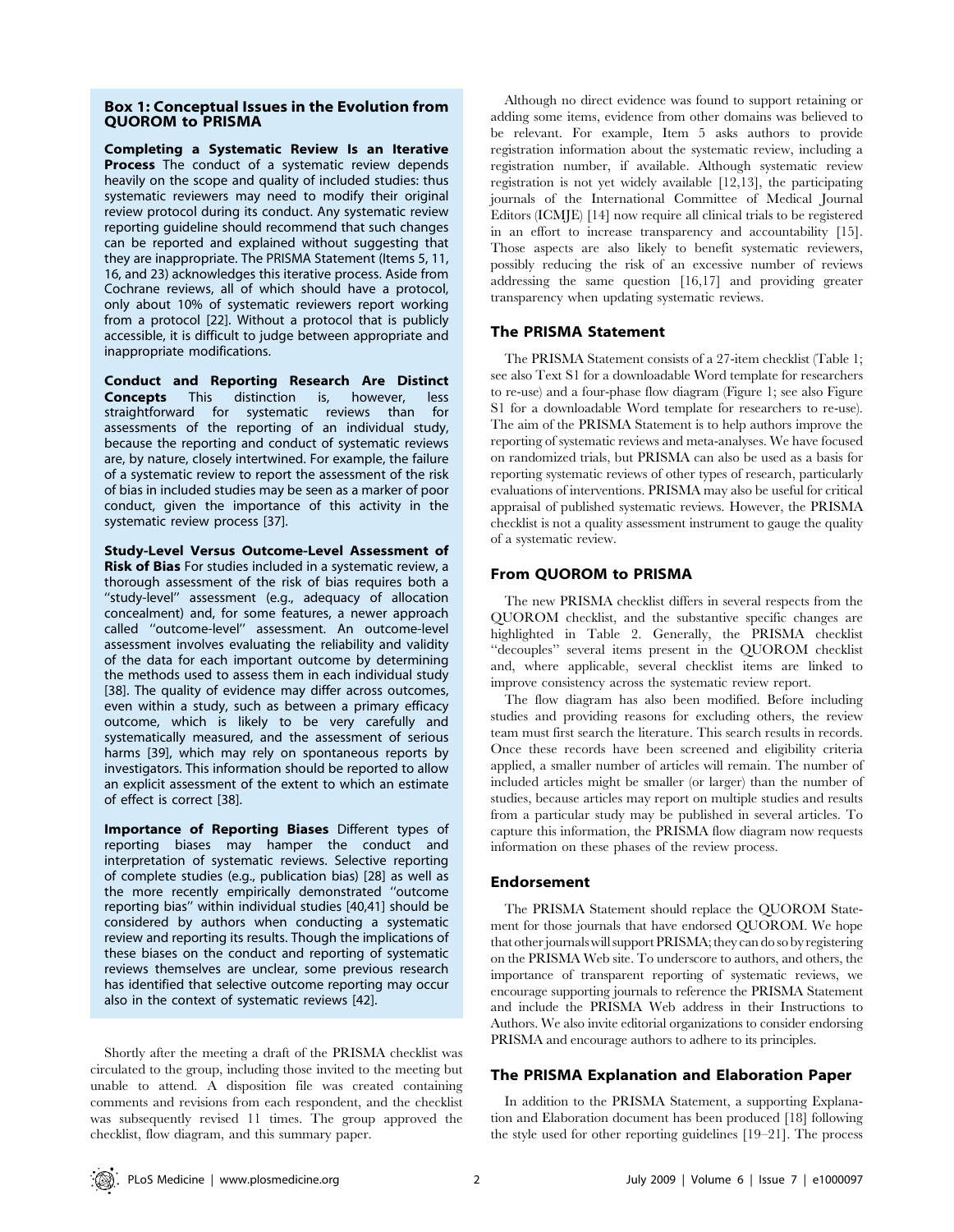

Figure 1. Flow of information through the different phases of a systematic review. doi:10.1371/journal.pmed.1000097.g001

of completing this document included developing a large database of exemplars to highlight how best to report each checklist item, and identifying a comprehensive evidence base to support the inclusion of each checklist item. The Explanation and Elaboration document was completed after several face to face meetings and numerous iterations among several meeting participants, after which it was shared with the whole group for additional revisions and final approval. Finally, the group formed a dissemination subcommittee to help disseminate and implement PRISMA.

#### Discussion

The quality of reporting of systematic reviews is still not optimal [22–27]. In a recent review of 300 systematic reviews, few authors reported assessing possible publication bias [22], even though there is overwhelming evidence both for its existence [28] and its impact on the results of systematic reviews [29]. Even when the possibility of publication bias is assessed, there is no guarantee that systematic reviewers have assessed or interpreted it appropriately [30]. Although the absence of reporting such an assessment does not necessarily indicate that it was not done, reporting an assessment of possible publication bias is likely to be a marker of the thoroughness of the conduct of the systematic review.

Several approaches have been developed to conduct systematic reviews on a broader array of questions. For example, systematic reviews are now conducted to investigate cost-effectiveness [31], diagnostic [32] or prognostic questions [33], genetic associations [34], and policy making [35]. The general concepts and topics covered by PRISMA are all relevant to any systematic review, not just those whose objective is to summarize the benefits and harms of a health care intervention. However, some modifications of the checklist items or flow diagram will be necessary in particular circumstances. For example, assessing the risk of bias is a key concept, but the items used to assess this in a diagnostic review are likely to focus on issues such as the spectrum of patients and the verification of disease status, which differ from reviews of interventions. The flow diagram will also need adjustments when reporting individual patient data meta-analysis [36].

We have developed an explanatory document [18] to increase the usefulness of PRISMA. For each checklist item, this document contains an example of good reporting, a rationale for its inclusion, and supporting evidence, including references, whenever possible. We believe this document will also serve as a useful resource for those teaching systematic review methodology. We encourage journals to include reference to the explanatory document in their Instructions to Authors.

Like any evidence-based endeavor, PRISMA is a living document. To this end we invite readers to comment on the revised version, particularly the new checklist and flow diagram, through the PRISMA Web site. We will use such information to inform PRISMA's continued development.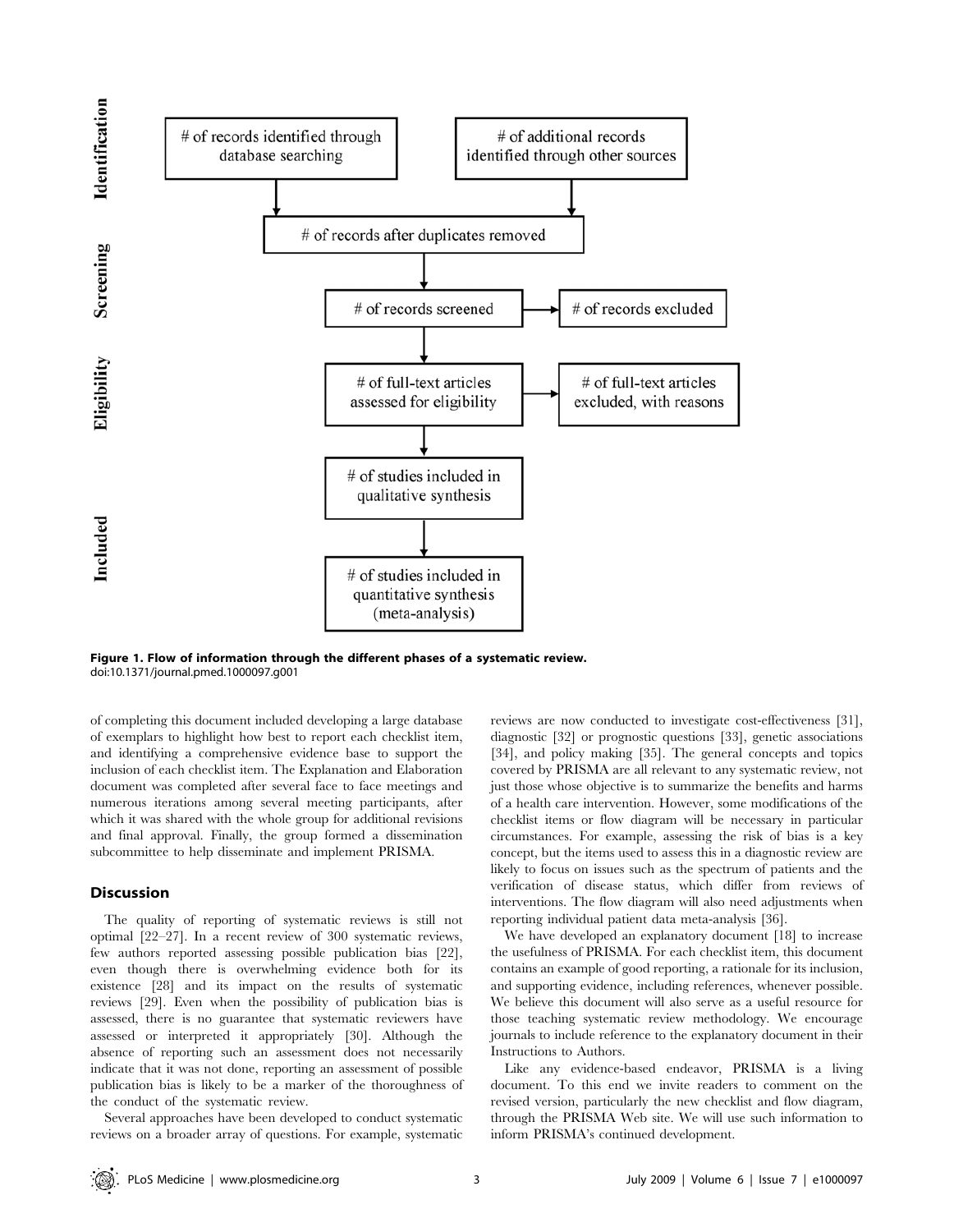Table 1. Checklist of items to include when reporting a systematic review or meta-analysis.

| <b>Section/Topic</b>                  | #              | <b>Checklist Item</b>                                                                                                                                                                                                                                                                                             | <b>Reported on</b><br>Page $#$ |
|---------------------------------------|----------------|-------------------------------------------------------------------------------------------------------------------------------------------------------------------------------------------------------------------------------------------------------------------------------------------------------------------|--------------------------------|
| <b>TITLE</b>                          |                |                                                                                                                                                                                                                                                                                                                   |                                |
| Title                                 | 1              | Identify the report as a systematic review, meta-analysis, or both.                                                                                                                                                                                                                                               |                                |
| <b>ABSTRACT</b>                       |                |                                                                                                                                                                                                                                                                                                                   |                                |
| Structured summary                    | 2              | Provide a structured summary including, as applicable: background; objectives; data sources; study eligibility<br>criteria, participants, and interventions; study appraisal and synthesis methods; results; limitations; conclusions<br>and implications of key findings; systematic review registration number. |                                |
| <b>INTRODUCTION</b>                   |                |                                                                                                                                                                                                                                                                                                                   |                                |
| Rationale                             | 3              | Describe the rationale for the review in the context of what is already known.                                                                                                                                                                                                                                    |                                |
| Objectives                            | 4              | Provide an explicit statement of questions being addressed with reference to participants, interventions,<br>comparisons, outcomes, and study design (PICOS).                                                                                                                                                     |                                |
| <b>METHODS</b>                        |                |                                                                                                                                                                                                                                                                                                                   |                                |
| Protocol and registration             | 5              | Indicate if a review protocol exists, if and where it can be accessed (e.g., Web address), and, if available, provide<br>registration information including registration number.                                                                                                                                  |                                |
| Eligibility criteria                  | 6              | Specify study characteristics (e.g., PICOS, length of follow-up) and report characteristics (e.g., years considered,<br>language, publication status) used as criteria for eligibility, giving rationale.                                                                                                         |                                |
| Information sources                   | $\overline{7}$ | Describe all information sources (e.g., databases with dates of coverage, contact with study authors to identify<br>additional studies) in the search and date last searched.                                                                                                                                     |                                |
| Search                                | 8              | Present full electronic search strategy for at least one database, including any limits used, such that it could be<br>repeated.                                                                                                                                                                                  |                                |
| Study selection                       | 9              | State the process for selecting studies (i.e., screening, eligibility, included in systematic review, and, if applicable,<br>included in the meta-analysis).                                                                                                                                                      |                                |
| Data collection process               | 10             | Describe method of data extraction from reports (e.g., piloted forms, independently, in duplicate) and any<br>processes for obtaining and confirming data from investigators.                                                                                                                                     |                                |
| Data items                            | 11             | List and define all variables for which data were sought (e.g., PICOS, funding sources) and any assumptions and<br>simplifications made.                                                                                                                                                                          |                                |
| Risk of bias in individual<br>studies | 12             | Describe methods used for assessing risk of bias of individual studies (including specification of whether this was<br>done at the study or outcome level), and how this information is to be used in any data synthesis.                                                                                         |                                |
| Summary measures                      | 13             | State the principal summary measures (e.g., risk ratio, difference in means).                                                                                                                                                                                                                                     |                                |
| Synthesis of results                  | 14             | Describe the methods of handling data and combining results of studies, if done, including measures of<br>consistency (e.g., $I^2$ ) for each meta-analysis.                                                                                                                                                      |                                |
| Risk of bias across studies           | 15             | Specify any assessment of risk of bias that may affect the cumulative evidence (e.g., publication bias, selective<br>reporting within studies).                                                                                                                                                                   |                                |
| Additional analyses                   | 16             | Describe methods of additional analyses (e.g., sensitivity or subgroup analyses, meta-regression), if done,<br>indicating which were pre-specified.                                                                                                                                                               |                                |
| <b>RESULTS</b>                        |                |                                                                                                                                                                                                                                                                                                                   |                                |
| Study selection                       | 17             | Give numbers of studies screened, assessed for eligibility, and included in the review, with reasons for exclusions<br>at each stage, ideally with a flow diagram.                                                                                                                                                |                                |
| Study characteristics                 | 18             | For each study, present characteristics for which data were extracted (e.g., study size, PICOS, follow-up period)<br>and provide the citations.                                                                                                                                                                   |                                |
| Risk of bias within studies           | 19             | Present data on risk of bias of each study and, if available, any outcome-level assessment (see Item 12).                                                                                                                                                                                                         |                                |
| Results of individual studies         | 20             | For all outcomes considered (benefits or harms), present, for each study: (a) simple summary data for each<br>intervention group and (b) effect estimates and confidence intervals, ideally with a forest plot.                                                                                                   |                                |
| Synthesis of results                  | 21             | Present results of each meta-analysis done, including confidence intervals and measures of consistency.                                                                                                                                                                                                           |                                |
| Risk of bias across studies           | 22             | Present results of any assessment of risk of bias across studies (see Item 15).                                                                                                                                                                                                                                   |                                |
| Additional analysis                   | 23             | Give results of additional analyses, if done (e.g., sensitivity or subgroup analyses, meta-regression [see Item 16]).                                                                                                                                                                                             |                                |
| <b>DISCUSSION</b>                     |                |                                                                                                                                                                                                                                                                                                                   |                                |
| Summary of evidence                   | 24             | Summarize the main findings including the strength of evidence for each main outcome; consider their<br>relevance to key groups (e.g., health care providers, users, and policy makers).                                                                                                                          |                                |
| Limitations                           | 25             | Discuss limitations at study and outcome level (e.g., risk of bias), and at review level (e.g., incomplete retrieval of<br>identified research, reporting bias).                                                                                                                                                  |                                |
| Conclusions                           | 26             | Provide a general interpretation of the results in the context of other evidence, and implications for future<br>research.                                                                                                                                                                                        |                                |
| <b>FUNDING</b>                        |                |                                                                                                                                                                                                                                                                                                                   |                                |
| Funding                               | 27             | Describe sources of funding for the systematic review and other support (e.g., supply of data); role of funders for<br>the systematic review.                                                                                                                                                                     |                                |

doi:10.1371/journal.pmed.1000097.t001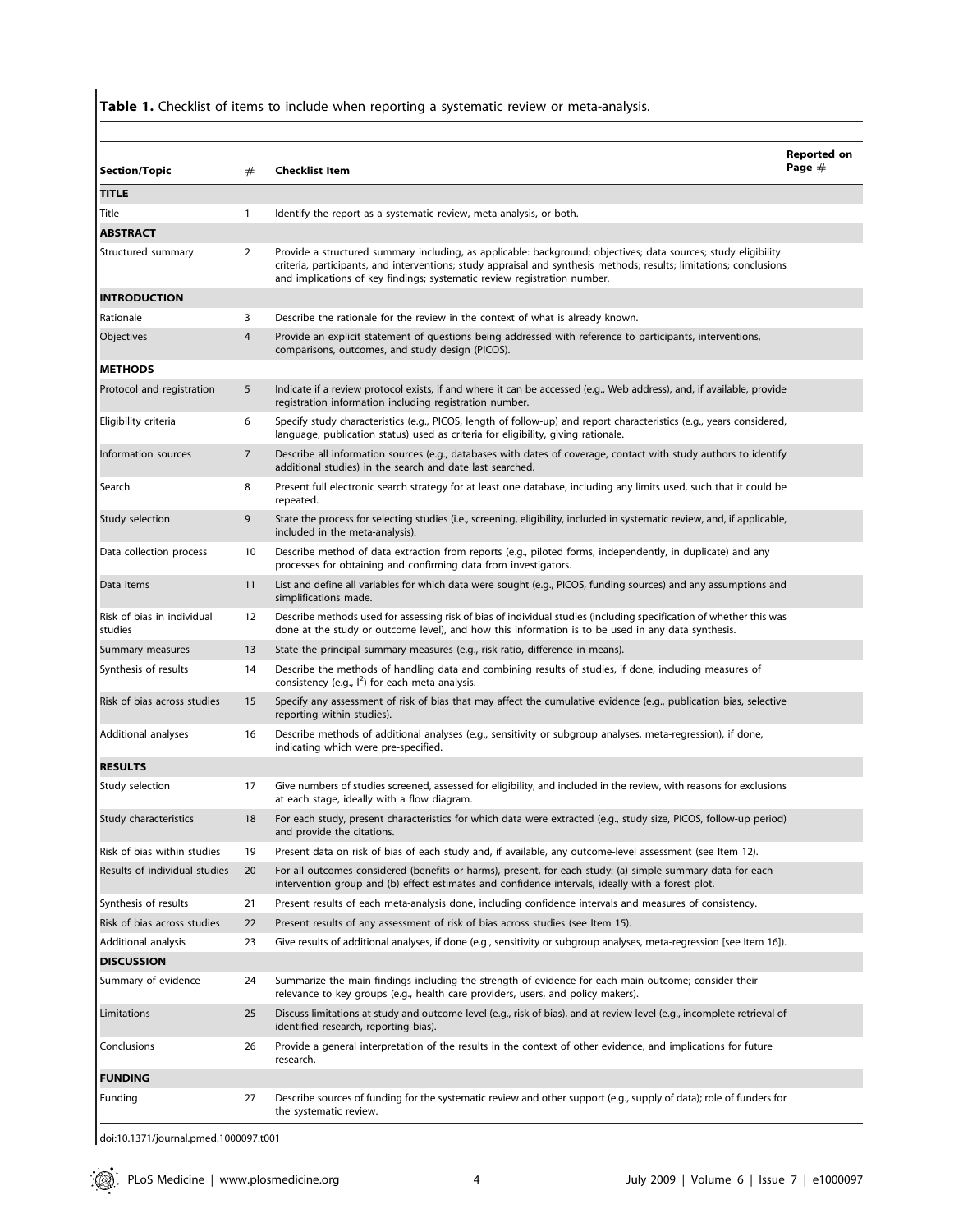Table 2. Substantive specific changes between the QUOROM checklist and the PRISMA checklist (a tick indicates the presence of the topic in QUOROM or PRISMA).

| <b>Section/Topic</b> | Item                                                 | <b>QUOROM</b> | <b>PRISMA</b> | Comment                                                                                                                                                                                                                                                                                                                                                   |
|----------------------|------------------------------------------------------|---------------|---------------|-----------------------------------------------------------------------------------------------------------------------------------------------------------------------------------------------------------------------------------------------------------------------------------------------------------------------------------------------------------|
| Abstract             |                                                      |               |               | QUOROM and PRISMA ask authors to report an abstract. However, PRISMA is not<br>specific about format.                                                                                                                                                                                                                                                     |
| <b>Introduction</b>  | Objective                                            |               |               | This new item (4) addresses the explicit question the review addresses using the PICO<br>reporting system (which describes the participants, interventions, comparisons, and<br>outcome(s) of the systematic review), together with the specification of the type of<br>study design (PICOS); the item is linked to Items 6, 11, and 18 of the checklist. |
| <b>Methods</b>       | Protocol                                             |               |               | This new item (5) asks authors to report whether the review has a protocol and if so<br>how it can be accessed.                                                                                                                                                                                                                                           |
| <b>Methods</b>       | Search                                               |               |               | Although reporting the search is present in both QUOROM and PRISMA checklists,<br>PRISMA asks authors to provide a full description of at least one electronic search<br>strategy (Item 8). Without such information it is impossible to repeat the authors'<br>search.                                                                                   |
| <b>Methods</b>       | Assessment of<br>risk of bias in<br>included studies |               |               | Renamed from "quality assessment" in QUOROM. This item (12) is linked with<br>reporting this information in the results (Item 19). The new concept of "outcome-<br>level" assessment has been introduced.                                                                                                                                                 |
| Methods              | Assessment of<br>risk of bias across<br>studies      |               |               | This new item (15) asks authors to describe any assessments of risk of bias in the<br>review, such as selective reporting within the included studies. This item is linked<br>with reporting this information in the results (Item 22).                                                                                                                   |
| <b>Discussion</b>    |                                                      |               |               | Although both QUOROM and PRISMA checklists address the discussion section,<br>PRISMA devotes three items (24-26) to the discussion. In PRISMA the main types of<br>limitations are explicitly stated and their discussion required.                                                                                                                       |
| Funding              |                                                      |               |               | This new item (27) asks authors to provide information on any sources of funding for<br>the systematic review.                                                                                                                                                                                                                                            |

doi:10.1371/journal.pmed.1000097.t002

#### Supporting Information

Figure S1 Flow of information through the different phases of a systematic review (downloadable template document for researchers to re-use).

Found at: doi:10.1371/journal.pmed.1000097.s001 (0.08 MB DOC)

#### Text S1 Checklist of items to include when reporting a systematic review or meta-analysis (downloadable template document for researchers to re-use).

Found at: doi:10.1371/journal.pmed.1000097.s002 (0.04 MB DOC)

#### Acknowledgments

The following people contributed to the PRISMA Statement: Doug Altman, DSc, Centre for Statistics in Medicine (Oxford, UK); Gerd Antes, PhD, University Hospital Freiburg (Freiburg, Germany); David Atkins, MD, MPH, Health Services Research and Development Service, Veterans Health Administration (Washington, D. C., US); Virginia Barbour, MRCP, DPhil, PLoS Medicine (Cambridge, UK); Nick Barrowman, PhD, Children's Hospital of Eastern Ontario (Ottawa, Canada); Jesse A. Berlin, ScD, Johnson & Johnson Pharmaceutical Research and Development (Titusville, New Jersey, US); Jocalyn Clark, PhD, PLoS Medicine (at the time of writing, BMJ, London, UK); Mike Clarke, PhD, UK Cochrane Centre (Oxford, UK) and School of Nursing and Midwifery, Trinity College (Dublin, Ireland); Deborah Cook, MD, Departments of Medicine, Clinical Epidemiology and Biostatistics, McMaster University (Hamilton, Canada); Roberto D'Amico, PhD, Universita` di Modena e Reggio Emilia (Modena, Italy) and Centro Cochrane Italiano, Istituto Ricerche Farmacologiche Mario Negri (Milan, Italy); Jonathan J. Deeks, PhD, University of Birmingham (Birmingham, UK); P. J. Devereaux, MD, PhD, Departments of Medicine, Clinical Epidemiology and Biostatistics, McMaster University (Hamilton, Canada); Kay Dickersin, PhD, Johns Hopkins Bloomberg

School of Public Health (Baltimore, Maryland, US); Matthias Egger, MD, Department of Social and Preventive Medicine, University of Bern (Bern, Switzerland); Edzard Ernst, MD, PhD, FRCP, FRCP(Edin), Peninsula Medical School (Exeter, UK); Peter C. Gøtzsche, MD, MSc, The Nordic Cochrane Centre (Copenhagen, Denmark); Jeremy Grimshaw, MBChB, PhD, FRCFP, Ottawa Hospital Research Institute (Ottawa, Canada); Gordon Guyatt, MD, Departments of Medicine, Clinical Epidemiology and Biostatistics, McMaster University (Hamilton, Canada); Julian Higgins, PhD, MRC Biostatistics Unit (Cambridge, UK); John P. A. Ioannidis, MD, University of Ioannina Campus (Ioannina, Greece); Jos Kleijnen, MD, PhD, Kleijnen Systematic Reviews Ltd (York, UK) and School for Public Health and Primary Care (CAPHRI), University of Maastricht (Maastricht, Netherlands); Tom Lang, MA, Tom Lang Communications and Training (Davis, California, US); Alessandro Liberati, MD, Universita` di Modena e Reggio Emilia (Modena, Italy) and Centro Cochrane Italiano, Istituto Ricerche Farmacologiche Mario Negri (Milan, Italy); Nicola Magrini, MD, NHS Centre for the Evaluation of the Effectiveness of Health Care – CeVEAS (Modena, Italy); David McNamee, PhD, The Lancet (London, UK); Lorenzo Moja, MD, MSc, Centro Cochrane Italiano, Istituto Ricerche Farmacologiche Mario Negri (Milan, Italy); David Moher, PhD, Ottawa Methods Centre, Ottawa Hospital Research Institute (Ottawa, Canada); Cynthia Mulrow, MD, MSc, Annals of Internal Medicine (Philadelphia, Pennsylvania, US); Maryann Napoli, Center for Medical Consumers (New York, New York, US); Andy Oxman, MD, Norwegian Health Services Research Centre (Oslo, Norway); Ba' Pham, MMath, Toronto Health Economics and Technology Assessment Collaborative (Toronto, Canada) (at the time of the first meeting of the group, GlaxoSmithKline Canada, Mississauga, Canada); Drummond Rennie, MD, FRCP, FACP, University of California San Francisco (San Francisco, California, US); Margaret Sampson, MLIS, Children's Hospital of Eastern Ontario (Ottawa, Canada); Kenneth F. Schulz, PhD, MBA, Family Health International (Durham, North Carolina, US); Paul G. Shekelle, MD, PhD, Southern California Evidence Based Practice Center (Santa Monica, California, US); Jennifer Tetzlaff, BSc, Ottawa Methods Centre, Ottawa Hospital Research Institute (Ottawa, Canada); David Tovey, FRCGP, The Cochrane Library, Cochrane Collaboration